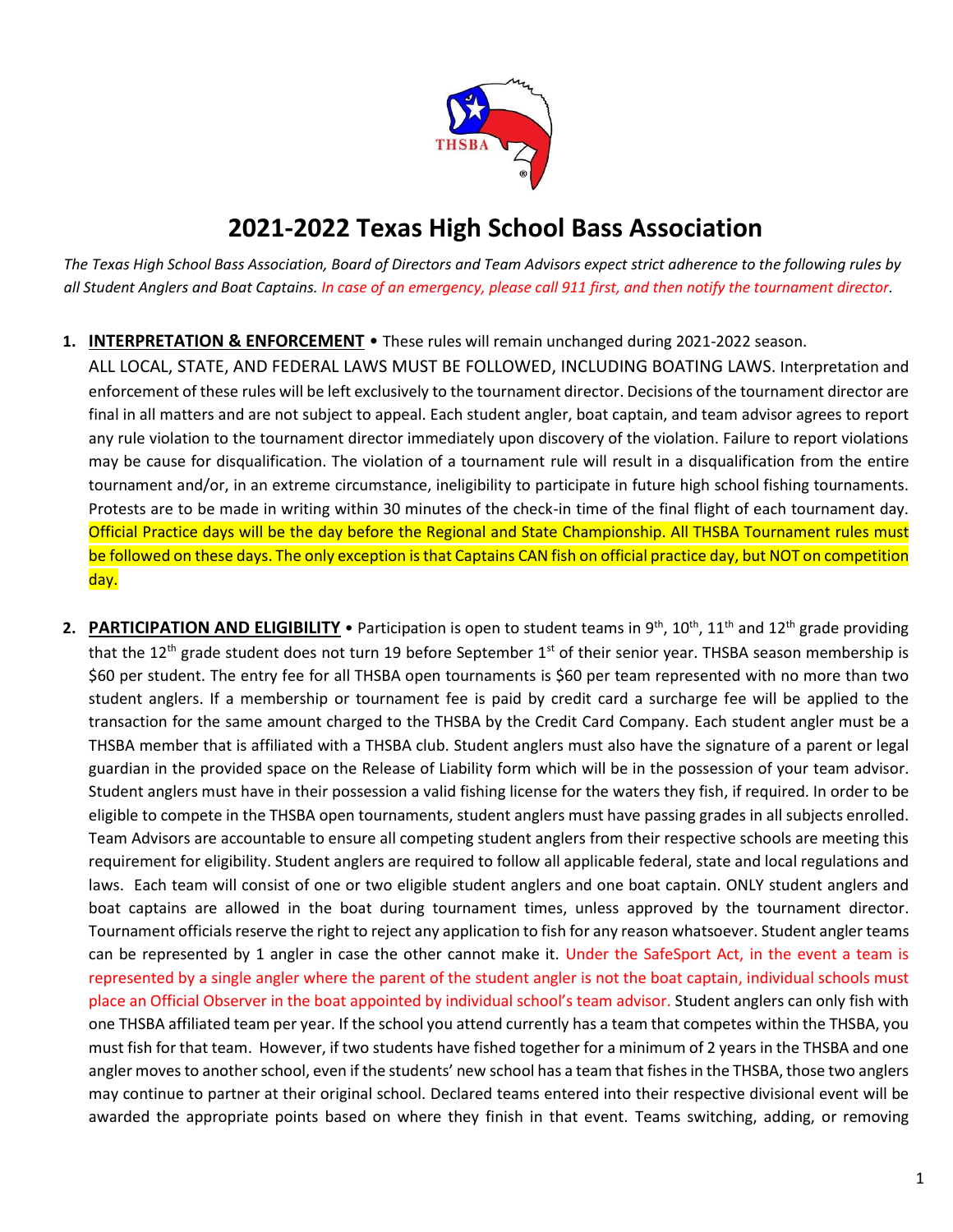partners will be declared a new team and points earned will be awarded to the new declared team and stay with that new declared team.

- **3. POINTS** Points will be awarded in the following manner:  $1<sup>st</sup> 500$ ,  $2<sup>nd</sup> 499$ ,  $3<sup>rd</sup> 498$ , etc. Teams that fail to weighin fish in any given event and turn in their wrist bands will receive 25 points less than the last place team that weighs in fish. Points are only awarded to teams fishing in their respective division. **Teams failing to weigh in fish and fail to return their wrist bands will be awarded zero (0) points for that event and will not be permitted to fish in their next divisional tournament.** Teams fishing in events not in their division will not be awarded points based on their finish. Once AOY & TOY points from a tournament have been posted to the website, teams/or team advisors must notify the CEO of Tournament Operations by email [\(bass@THSBA.net\)](mailto:bass@THSBA.net) to report any inaccuracies. This must be done PRIOR TO THE NEXT SCHEDULED TOURNAMENT FOR THAT DIVISION. Once the next event has begun, all prior points are locked in place. Tournament Buy-Ins are not allowed. One angler, or captain, must pick up wrist bands during the Friday or Saturday Check in times for their individual boat team. Wrist bands are required to be physically worn at every event.
- **4. PURCHASING OF INFORMATION** Boat captains, team advisors, parents, official observers and/or participating student anglers may not solicit, purchase, barter or intentionally receive information about locating or catching fish on tournament watersfrom anyone other than another competitor in the tournament, including GPS way points, Monday-Friday prior to any THSBA tournament, and including tournament day. In the event of a postponement due to weather or other circumstances out of the control of the THSBA, the 5 days immediately preceding the new scheduled tournament day will be included in the "No Information" rule. NO EXCEPTIONS. Social media sites, fishing blogs, public forums, fishing apps and other such sites are available to any participant and therefore are NOT considered off-limits. However, asking questions on such sites, receiving information privately from such sites, making in app purchases or intentionally participating in threads regarding any tournament related information during the "no information" period is considered intentionally soliciting/purchasing/bartering or receiving of information and therefore is a violation of this rule. In addition, during the 5 days "no information span" no competitors (boat captains and students) will be permitted to practice with or gain assistance from anyone for the purpose of locating or catching fish, except for the immediate family member (father, mother, sibling, or court-appointed guardian) of the student angler entered into the tournament, the team advisor, or the boat captain. Boat captains, team advisors, parents and/or participating student anglers are prohibited in hiring guides 30 days prior to ANY event on tournament waters. Violation of these rules will result in disqualification. This rule will be presented as a question on polygraph. The hiring of a guide as a boat captain is also not permitted, unless they have not guided in the past 30 days on tournament waters.
- **5. OFF-LIMITS, PRACTICE AND COMPETITION** For all regular open tournaments, competitors must be off the tournament lake by 6pm on the Friday prior to the event. Other than that, there is no off-limits other than the "5 day no information" as stated in Rule #4. This includes all student anglers, boat captains, parents, and team advisors. All bank fishing, dock fishing, and/or placement of underwater fishing cover is also prohibited during the off-limits period. Student anglers and/or boat captains may not enter tournament waters after the 6pm cut off on that Friday. Testing equipment on tournament waters after the cut off period is permitted only with prior approval from the tournament director. On competition day, student anglers/boat captains may not use electronic communication devices for the purpose of sharing fishing information during the tournament. Captains may use cell phones for personal business, communication with parents, or in case of an emergency. On competition day no fishing information, including pictures, is to be sent out via cell phones during the event. Sending out a message such as "we are doing good- make sure you come to weigh-in and bring a camera" is permitted. Pictures should be shared at the conclusion of the event. On competition day, teams may not enter tournament waters until 4 am. On competition day, teams may not place underwater lights in an attempt to attract fish. On competition day, teams may not solicit/receive information about locating or catching fish on tournament waters from anyone except student anglers, boat captains and team advisors confirmed in that tournament via face-to-face contact only. On competition day, teams may not follow a non-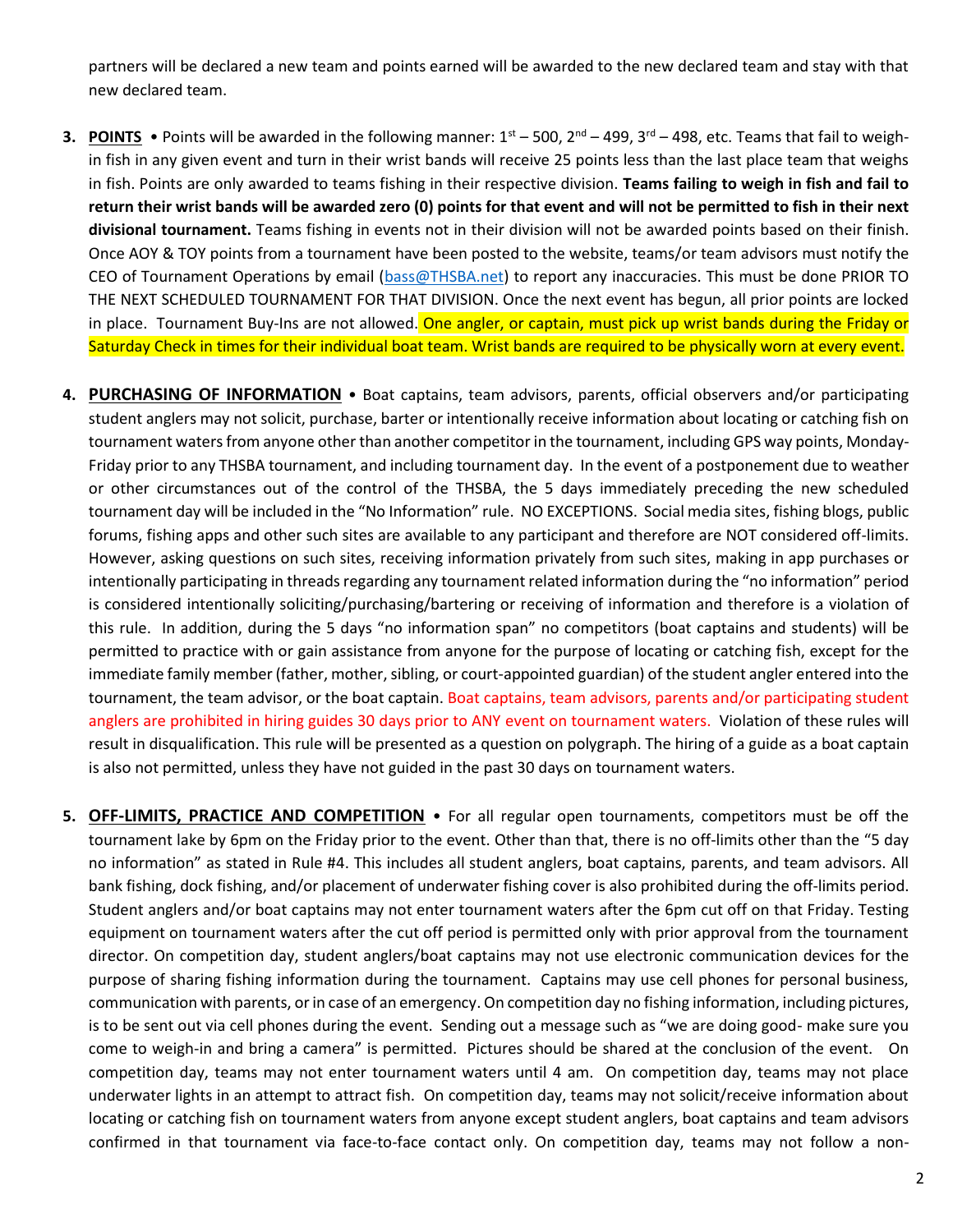contestant's boat or participate in the placing of markers by non-contestants or the practice of "hole sitting" by anyone. Boat captains can fish during regular season tournaments ONLY but cannot contribute to the team's creel. Violation of this rule will result in disqualification and boat captain and student anglers will be banned from any and all THSBA events and all teams violating this rule will be turned over to the local authorities. Student anglers must cast, reel and set their own hook. The boat captain can help cull fish, net fish and remove the hooks, if needed.

- **6. REGISTRATION AND PRE-TOURNAMENT MEETING** Registrations must be completed online or via the THSBA APP and the deadline will be 11:59pm on the Sunday night (6 days) prior to each event. Late entries will be accepted up until11:59pm on Wednesday night three (3) days prior to the event. A late entry is subject to a late fee of \$20/team. Late fees are collected at tournament check in. The entry fee for all THSBA open tournaments is \$60 if paid by cash or check per team represented with no more than two student anglers. If the tournament fee is paid by credit card a surcharge fee will be applied to the transaction for the same amount charged to the THSBA by the Credit Card Company. The entry fees not paid online are due in the THSBA office before the start of that particular event. NO EXCEPTIONS. No rollovers will be allowed. If a team enters a tournament(s) but fails to fish for any reason whatsoever, either by choice or by any other scheduling conflict, that team will forfeit their entry fee for that particular tournament. **Tournament Buy-ins are not allowed**.
- **7. TOURNAMENT AWARDS** The number of places awarded will be a 1 per every 7 entrants. Trophies for overall school and plaques for 1-5<sup>th</sup> place along with Big Bass will be awarded at each tournament. Prizes awarded must be claimed at the conclusion of the day's tournament or arrangements should be made for someone to pick up your prizes on your behalf. Any prizes not claimed prior to the next scheduled tournament for that division will be forfeited. Contact your tournament director if you need to make other plans.
- **8. SAFETY** Safe boating must be observed at all times. Each student angler, boat captain and official observer is required to wear a fastened U.S. Coast Guard-approved and state approved personal flotation device anytime the combustion engine is in operation from boat launch until weigh-in each day of the tournament. THIS WILL BE HEAVILY MONITORED AND ENFORCED. All boats must be equipped with an emergency ignition shut-off device that must be securely attached to the driver's body whenever the combustion engine is in operation. All persons in a tournament boat shall remain seated in a manufacturer recommended on-plane seating location when the combustion engine is in operation. Sitting on pedestal seats while the combustion engine is in operation is not permitted. Sitting on the front or back decks while the combustion motor is in operation is not permitted. Any team with a student(s) and/or the official observer that is observed sitting in any area of the boat besides the manufacturer's recommended seating areas while the combustion motor is in operation will be subject to disqualification immediately. THIS WILL BE HEAVILY MONITORED AND ENFORCED. Safe boat conduct must be observed at all times by student anglers, boat captains and official observers. Boat captains and official observers must remain in the boat at all times with the students while fishing. At the discretion of the tournament director, tournament days may be shortened, postponed or canceled due to unsafe weather or water conditions.
- **9. WEATHER/MOVING EVENTS**  Tournament directors will monitor weather forecastsleading up to tournament dates in accordance with the Severe Weather Policy. The Severe Weather Policy can be found following the last listed rule. Any weather deemed extreme will be grounds for cancellation or postponement of an event. Decisions will be made on the Thursday, two (2) days prior to the event. The tournament directors reserves the right to cancel an event for other reasons. Boat captains are still responsible for keeping the safety of the student anglers and themselves at the forefront. When a tournament gets postponed, all entries are frozen at that time. This locks in anglers and grade checks for that date. No new teams can be added. Registration deadlines are set by the original tournament date.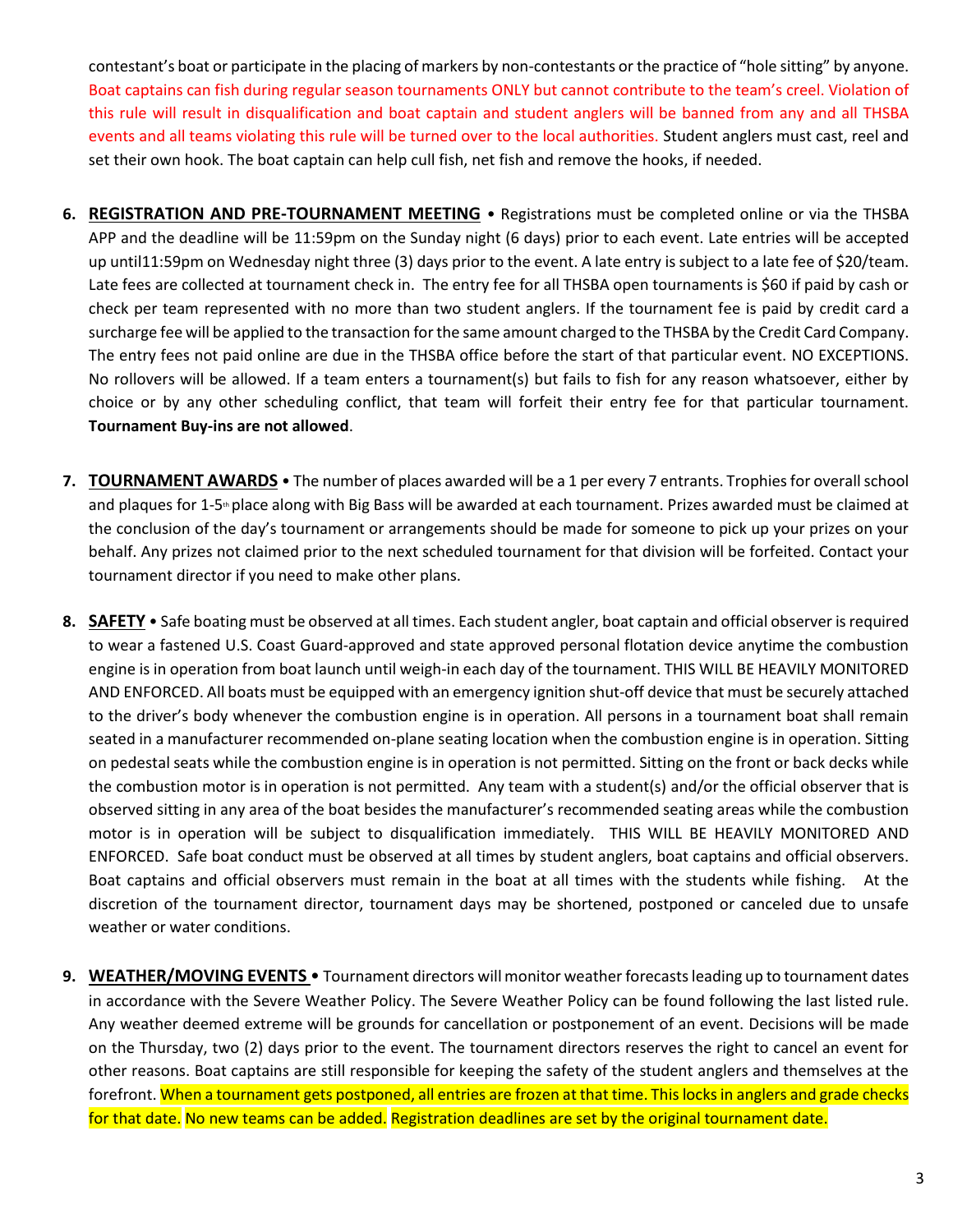- **10. SPORTSMANSHIP** All student anglers, boat captains, team advisors and parents are required to follow high standards of sportsmanship, courtesy and conservation and to conduct themselves in a manner that will be a credit to themselves, the THSBA, our sponsors, the school the team is representing, the sport of fishing, and the THSBA's efforts to promote the sport. Conduct not complying with these standards includes, but is not limited to, the following:
	- **a.** Violation of, and/or failure to comply with, any of the rules for the THSBA 2019-2020 high school fishing season.
	- **b.** Consumption and/or possession of alcoholic beverages and/or any kind of mind-altering substance during registration, the pre-tournament meeting or during tournament hours extending through the weigh-in procedure.
	- **c.** Abuse of, and/or addiction to, mind-altering substances.
	- **d.** Conviction of a felony within the past 36 months.
	- **e.** Suspension/disqualification, probation or ban from any tournament or fishing organization.
	- **f.** Any other words, conduct or actions reflecting unfavorably upon the THSBA's efforts to promote safety, sportsmanship, fair competition and compliance with tournament rules, and/or which fail to comply with the standards set forth in the first sentence of paragraph 8. In case of any conduct not complying with the standards outlined above, tournament officials have the right to refuse an application to compete, to deny a confirmed application to compete and/or to disqualify a contestant.
- **11. BOAT OPERATION** The THSBA does not supply boats. Boat captains are the ONLY ones permitted to drive boats for their teams. Students can assist in loading and unloading ONLY if they have a Boaters Safety Certification. The students may operate the trolling motor. Boat captains may provide assistance, including information about locating and catching fish. **The use of mobile communication devices may only be used by the boat captains, but not for the purposes of sharing fishing information during the tournament**.
- **12. BOAT AND HORSEPOWER REGULATION** All boats must be propeller-driven and a minimum of 16 feet in length. Air cooled/surface drive mud motors and jet drives are not allowed. Each boat must have all required U.S. Coast Guard safety equipment: Working Fire Extinguisher, Throw Cushion, Life Vest to cover all occupants, current registration, current insurance reflecting \$300,000 liability, working navigational lights, working kill switch, and working live well. Boats must contain a properly aerated live well space able to maintain alive a limit of bass. Maximum horsepower for all outboards must not to exceed the recommended horsepower capacity set forth on the "Maximum Capacities" placard described below. Each boat must have a clearly legible "Maximum Capacities" (or comparably titled) placard that includes a maximum horsepower rating affixed to the boat by the manufacturer. The horsepower of the outboard engine must not exceed the maximum horsepower capacity specified on this placard. A maximum speed of boat operation shall not exceed 60 MPH during any competition day, including OFFICIAL practice days. By signing the entry form, student anglers and boat captains agree to submit their boat and/or motor to an inspection by tournament officials. Falsifying information on entry forms or altering the horsepower numbers on the motor or rating placard will be cause for disqualification from the tournament and/or may result in ineligibility to compete in future high school fishing tournaments. Fishing platforms must be factory installed equipment. No portable platforms may be used in tournament competition. Fuel may be carried only in factory-installed (built-in) fuel tanks or auxiliary fuel tanks that are securely strapped or otherwise fastened to the boat. Any additional fuel used during the tournament day must be purchased from a retail facility open to the public and pumped through a hose with a nozzle.
- **13. PERMITTED FISHING METHODS** Fishing is defined as having a lure attached to a line and a rod and reel with the lure in the water. All bass must be caught alive in a conventional sporting manner. Only artificial lures may be used, with the exception of pork trailers and biodegradable soft baits. Only ONE fishing rod per contestant may be used at a time. Trolling as a method of fishing is strictly prohibited. All bass caught while sight-fishing must be hooked inside the mouth and immediately shown to your boat captain for verification. Alabama Rigs, A-Rigs, and Umbrella Rigs ARE allowed for use.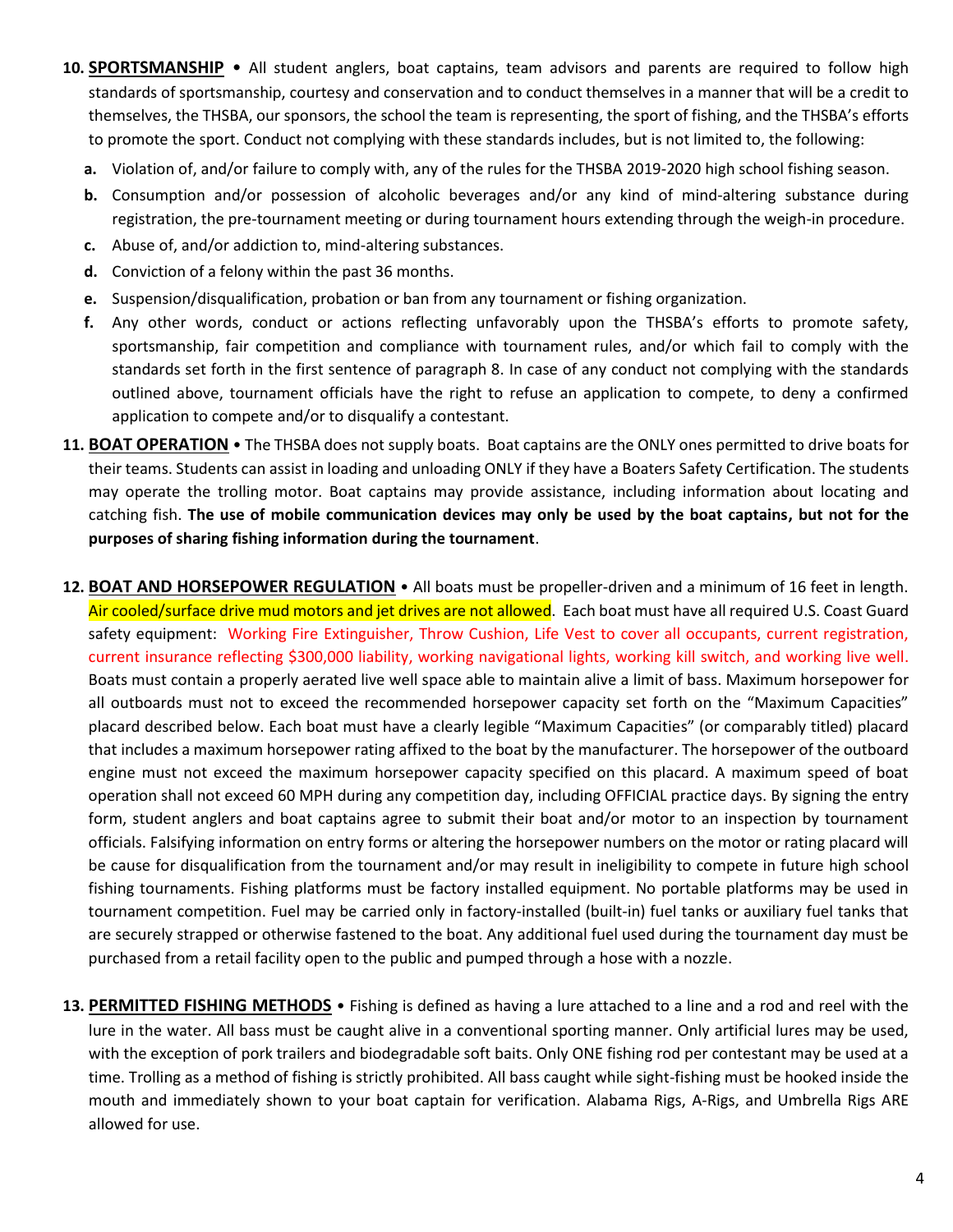- **14. PERMITTED FISHING LOCATIONS AND BOUNDARIES** Teams may fish anywhere on tournament waters within the boundaries defined by the tournament director that is available to the public and accessible by boat from the main lake as defined by the tournament director, except areas designated as "off-limits," "no boats," "keep out," "restricted," "no trespassing" or "no fishing" (or similar language or markings intended to restrict public access) by tournament officials, local, state or federal officials; or within 50 yards of a contestant's boat that was first anchored. An anchored boat is a boat held in a stable position by a line attached to a weight or by a Power-Pole or similar shallow water anchor with the trolling motor in the up position. Teams must maintain a 25-yard distance between boats unless agreed upon by both parties. All fishing must be conducted from the boat. At no time may a student angler leave the boat to land a fish or to make the boat more accessible to fishing waters. The use of cables, ropes, chains or any type of block and tackle system to maneuver a boat into fishing waters is strictly prohibited and will result in disqualification from the tournament. **ALL THSBA open tournaments will be trailering tournaments**. ONLY student anglers and boat captains are allowed in the boat during tournament times, unless approved by the tournament director. In the event of equipment failure or emergency, there are three permitted methods of returning to the check-in: (1) by both student anglers remaining in their boat and being towed by water, (2) by one student angler entering the boat of another team or (3) both student anglers entering a rescue boat so designated by the tournament director. Under these three conditions, the team's catch may be counted without a penalty (except for late penalties or other penalties pertaining to other tournament rules). Teams that elect to return to the check-in by any other means than cited above will forfeit their day's catch to that point in time of the tournament day. Any team returning to the check-in point will be eligible to restart and resume competition under the supervision of the tournament director or his designated tournament official. It is the sole responsibility of the team to locate the tournament director to request a restart. Teams must remain together at all times and within sight of their boat captain until check-in. The momentary condition of being out of sight of each other for restroom breaks is permitted. Violation of this rule may result in disqualification.
- **15. CHECKPOINTS** One angler, or captain, must pick up wrist bands during the Friday or Saturday Check in times for their individual boat team. At the end of the tournament, there will be one designated check-in point. **For safety purposes, all teams must check-in even if they have zero (0) fish to weigh**. **Teams that do not check-in/weigh-in will receive a score of zero (0) for that particular tournament and will not be permitted to fish their next divisional tournament.** A school representative will be responsible for signing off that all their school's teams are off the water and safe. The school representative will need to do this at every THSBA tournament unless the tournament director makes an exception for a tournament. We need to know everyone is off the water and safe after the completion of the tournament. All fishing must cease upon CHECK-IN.
- **16. LATE PENALTY** Teams must check in and be in line with their fish and/or in line waiting for a sponsor provided weighin bag by the time listed on the itinerary for that event. If a team does not make it by the cutoff time, the team will not be allowed to weigh-in their catch.
- **17. LIVE FISH** Every effort must be made to keep bass alive through the use of a properly aerated live well. Eight ounces or 0.50 pounds will be deducted from the total weight for each dead bass presented for weigh-in. Once fish are presented to the "Bump Official" they are property of the THSBA. If they are alive when he/she receives them, they will be counted alive. **Fish must ONLY be brought to the weigh-in line in THSBA bags.** DO NOT BRING UP FISH IN YOUR OWN BAG. YOU WILL BE SENT BACK TO WAIT. We will place 25 bags ONLY out at each event. Keep fish in LIVE WELLS until you have a bag from the THSBA.

18. **SHORT FISH** • The official minimum length for all species of bass will be posted in the tournament itinerary on the THSBA website for each event. Any short fish which does not meet length regulations (per lake) will not be weighed and a one-pound penalty will be assessed to the contestant's total weight. The official board for the THSBA will be boards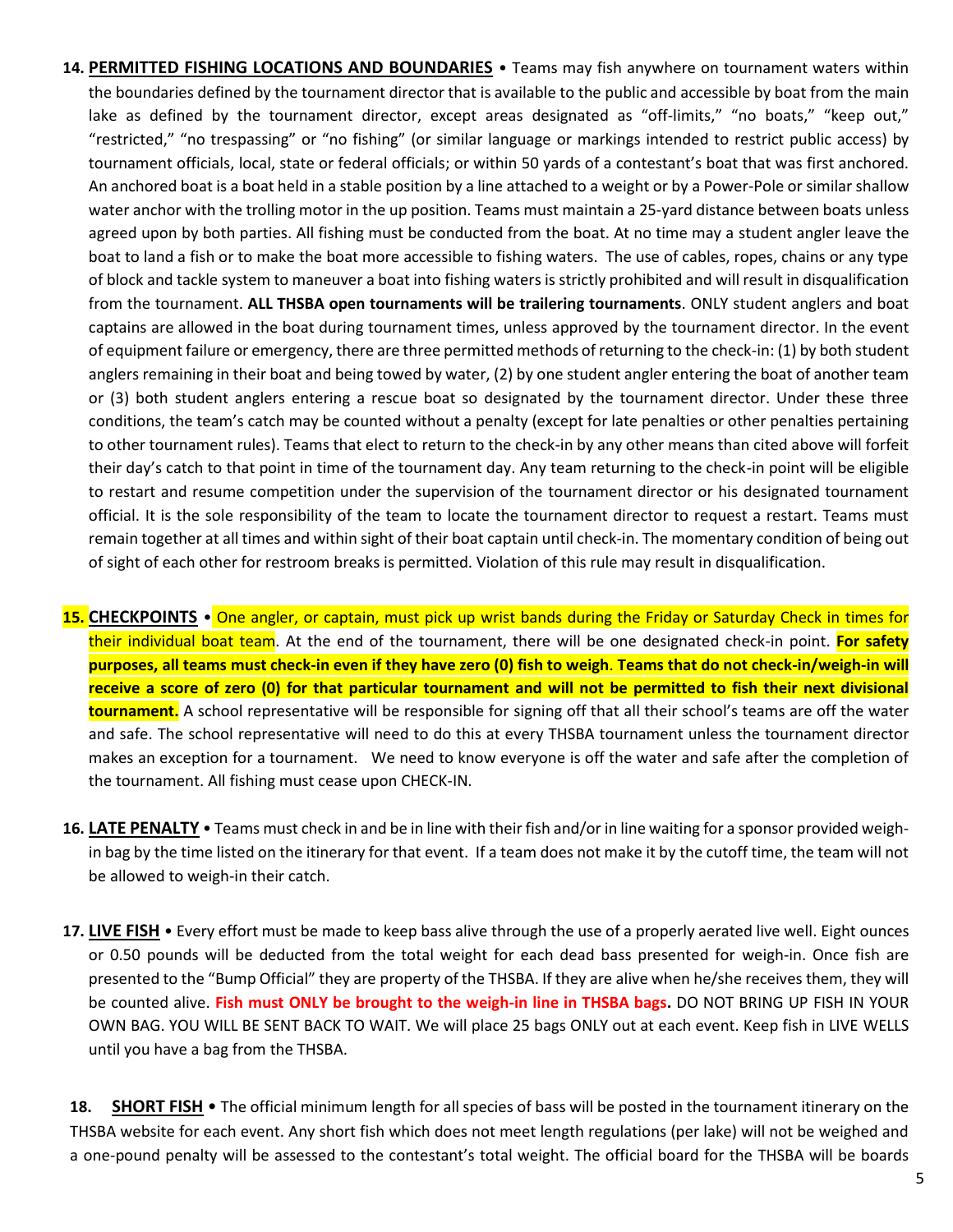manufactured by Pro Rule [\(https://www.prorule.com\)](https://www.prorule.com/). There will be a courtesy board at all events. Once fish are presented to the "Bump Official" they are property of the THSBA and are being presented as a team's intended creel for weigh-in. Tournament director has final say pertaining to the legal size of a fish.

- **19. SCORING** Scoring is determined by the final weight of each team's catch during tournament day. Only largemouth, spotted, Guadalupe or smallmouth bass are accepted species. The tournament limit of bass will be listed on the tournament itinerary for each event. Teams possessing more than the tournament limit will be accessed a 5# penalty. Bass presented for weigh-in that fail to measure the prescribed length limit will be penalized at the rate of 1 pound for each short bass presented. The winning team is determined by the day's heaviest weight.
- **20. TIES** In the case of a tie, the teams tied will be awarded the scholarships (if applicable) for 2 places, divided equally between all students involved in a tie. For example, if two (2) teams tie for  $5<sup>th</sup>$  place, they will be awarded  $5<sup>th</sup>$  and  $6<sup>th</sup>$  place scholarships (if applicable), divided equally between the student anglers and the next team in line will be awarded the  $7<sup>th</sup>$ place prize and/or scholarships. \*\*\*If a tie occurs where there are also plaques and/or trophies for that place (i.e. plaques end with  $5<sup>th</sup>$  place), the THSBA will provide plaques and/or trophies, available for pick-up at the next scheduled event in that division. In the event of a tie, the teams involved in a tie will receive the exact same points for the place in which the tie occurred, which will count towards those team's AOY points totals, providing the teams involved are participating in their correct division. Coin flip will determine prize awarded (including Big Bass).
- **21. LOGO DISPLAY AND TELEVISION COVERAGE** Student anglers and boat captains may wear their own shirts or jerseys during THSBA events. Tournament officials reserve the right, in their sole discretion, to prohibit any student angler, boat captain, team advisor, or parent shirt or jersey found to be offensive. All decisions are at the tournament director's sole discretion.
- **22. ALCOHOL AND TOBACCO** During days of competition, any and all alcohol and tobacco logos are prohibited and may not be worn or displayed. Student anglers may not smoke or use tobacco products during tournament hours, including weigh-in, at any event.
- **23. TRUTH VERIFICATION TEST** Student anglers, boat captains, and team advisors agree to submit, by signature on the tournament entry form, to a polygraph or voice stress analysis examination and to abide by its conclusion. Failure to pass an examination will result in disqualification from the tournament. Truth verification tests will be used at the sole discretion of tournament officials, and the determination of the meaning of the results will be made solely by tournament officials. Randomly selected participants will be subject to testing for the 2019-2020 season.
- **24. INSURANCE** Liability insurance with coverage of \$300,000 is required on all boats used in high school fishing tournaments. Proof of insurance must be with the boat being used and must cover all passengers in the boat. Random checks will be conducted. Failure to provide proof of insurance when requested by the tournament director will result in disqualification.
- **25. CAPTIONS** Captions at the beginning of each paragraph are intended to facilitate convenience in referring to the various rules. The captions are not part of the substance of the paragraph and should not be used in construction of any paragraph or of this overall set of rules.
- **26. ACADEMIC ELIGIBILITY** Student anglers must be passing all subjects for which they are enrolled in able to enter a tournament. By checking the eligibility box on the tournament entry form, they (or the person completing the entry on their behalf) are certifying that they are academically eligible to compete just as any other UIL or extracurricular participant would be. In order to be eligible, students must be passing all classes as defined by the school district reporting period prior to the event. If the student fails a class the previous school district reporting period, they may become eligible again at the 3-week mark when progress reports are issued if their grades have reached the passing level or above. The THSBA may ask for proof of eligibility any time throughout the year. If a student is found to have fished and was ineligible,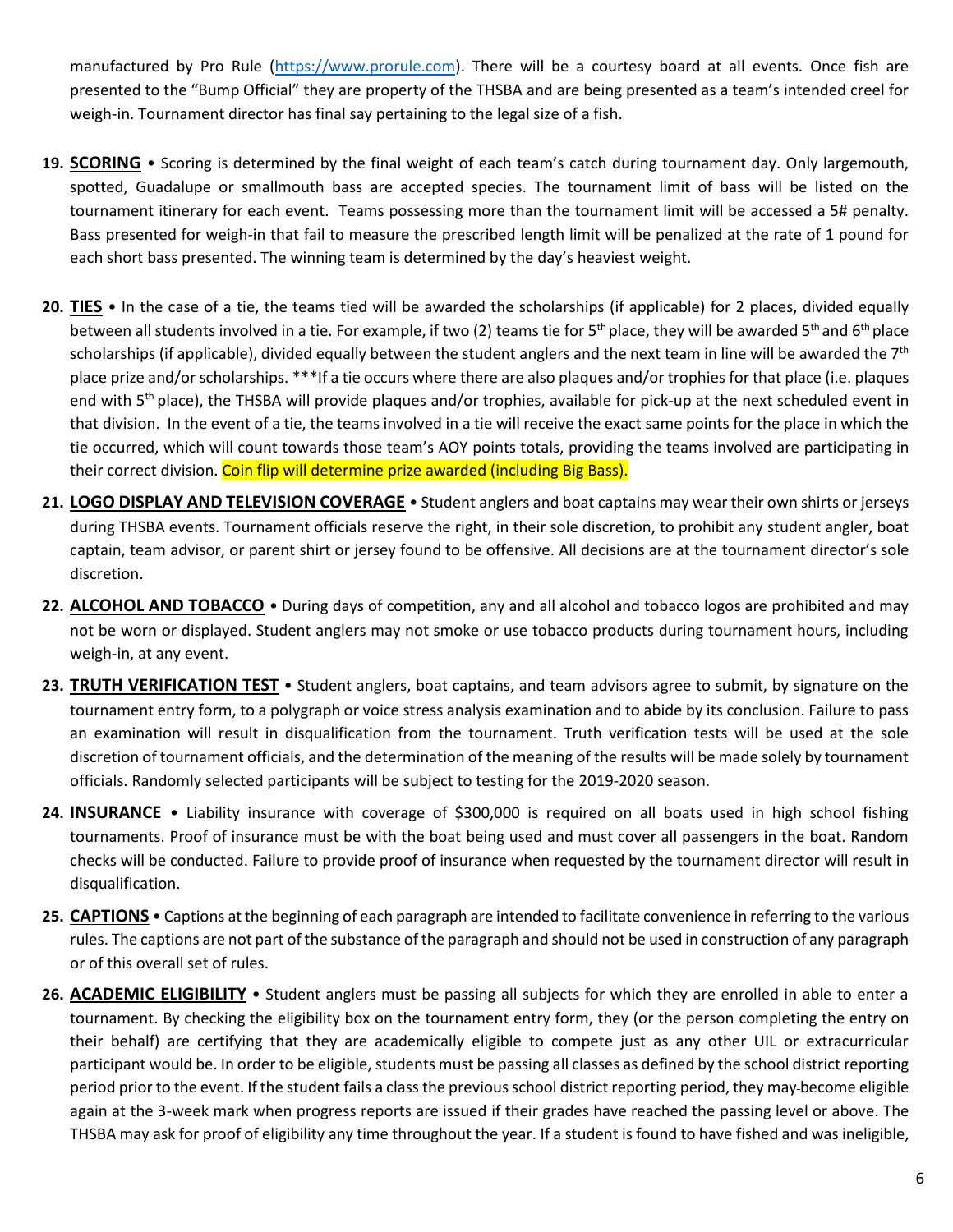the whole school club can be disqualified from the Divisional and THSBA Championship and be banned from future THSBA participation. The THSBA strongly supports the "NO PASS, NO FISH" rule.

**27. REGIONAL and THSBA CHAMPIONSHIPS ELIGIBILITY & QUALIFICATION** • The THSBA is divided into 9 divisions: Northeast, East, North, Central, Metroplex, West, Houston, Bayou City and Hill Country. Teams may fish any/all divisions if they want to; however, a student must fish a minimum of three (3) open events from their respective assigned division to be eligible for all Regional and Championship consideration. Eligible student angler teams can qualify by the following criteria:

# **a. Regional Tournaments**

- a. Top 50% of their division in the Angler of the Year points will advance to their respective Regional Tournament.
- b. Win a tournament in your respective division and fish at least three (3) events in your respective division and you will qualify for your respective Regional.

# **b. THSBA State Championship**

a. Top 40% of all teams that compete in their respectful Regional Tournament will advance to the THSBA State Championship. \*\*\*

# **c. Angler of the Year Championship**

a. This event is for the top 10 Angler of the Year teams. Based on regular season points and placing. If there is a tie in  $10^{th}$  place both teams will be invited.

\*\*\*In the event of a tie for the last place qualifiers, teams that are tied at the cutoff will be invited. In the event not enough anglers' weigh in fish at regionals to qualify for the Championship, only the anglers that weighed in at their respective regional event will advance.

# **28. BOAT CAPTAINS** • All boat captains must comply with these rules:

- **a.** Cannot have been hired as a guide on the lake to which they are a boat captain on within the past 30 days.
- **b.** Cannot have entered a tournament with more than a \$5,000.00 entry fee. Tournament directors will assess captain qualifications prior to each event.
- **c.** The only exception to the Rule #28(b) is if it is an immediate family member: Father, Mother, Granddad, Grandmother, Aunt or Uncle.
- **d.** For a boat captain to be eligible for a THSBA Regional or Championship, he/she must have captained in at least one open tournament in any THSBA division for the current school year.
- **e. Boat captains CANNOT fish in ANY Regional and/or Championship event**. Violation of this rule will result in immediate disqualification of the team.
- **f.** Boat captains must be in the boat with the students at all times. If a boat captain needs to use the bathroom, take a break for health reasons, or needs to be absent from the boat for any reason whatsoever, all fishing by the student anglers must cease. Student anglers are prohibited from fishing and/or running the trolling motor while the boat captain is not in the boat.
- **g.** The services of any boat captain may be refused by the THSBA for any reason whatsoever. If a boat captain is deemed ineligible by the THSBA, a letter explaining the reasons of refusal will be submitted to the team advisor by the THSBA.
- **h.** Boat captains must be 21 years of age.
- **i.** Boat captains **CANNOT** contribute to the team's creel. Violation of this rule will result in immediate disqualification of the team; **and** boat captain and student anglers will be banned from all THSBA events.
- **j.** Must be SafeSport Act certified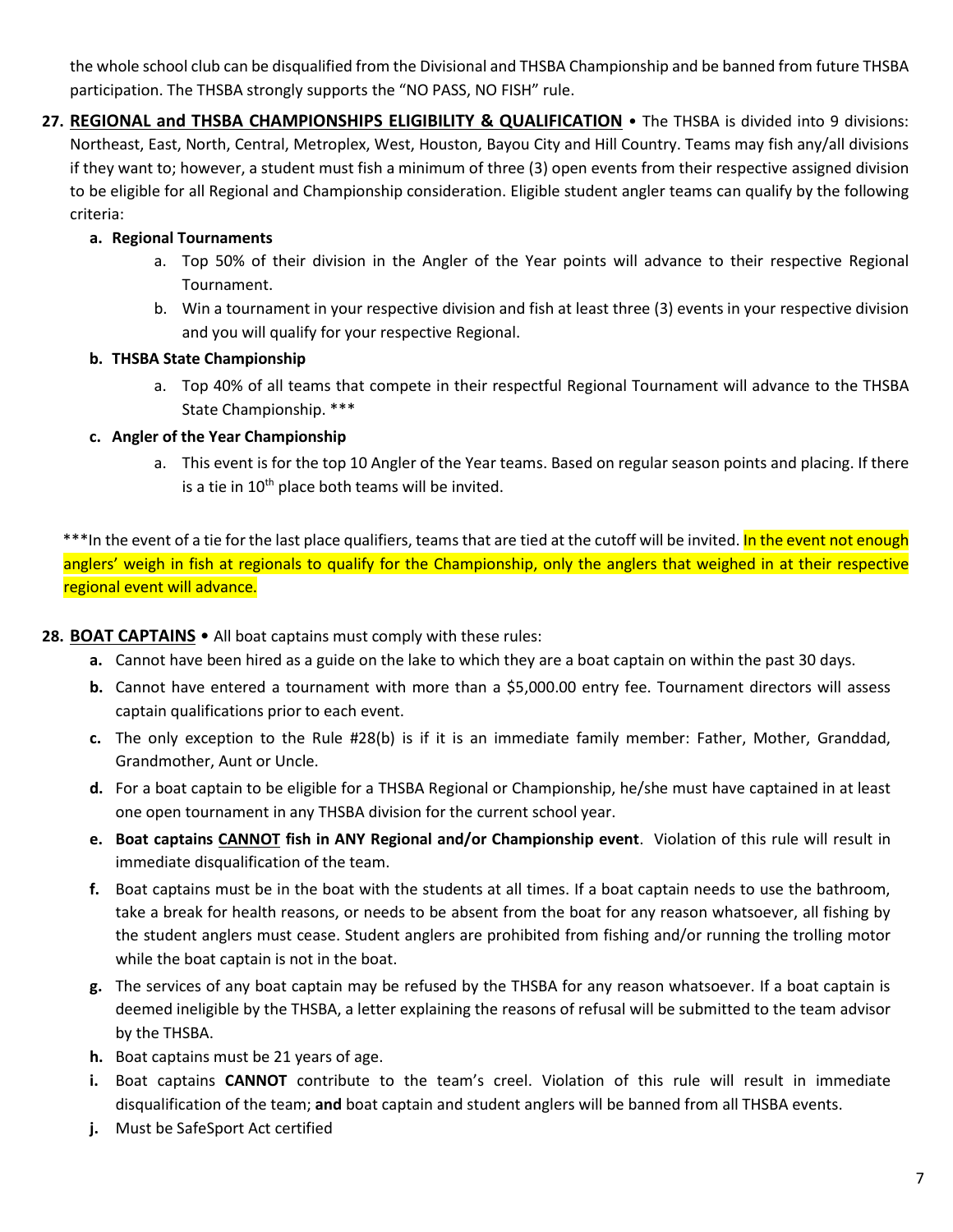#### **29. OFFICIAL OBSERVERS •** All Official Observers must comply with these rules:

- a. Must be 21 years of age.
- b. Must be SafeSport certified.
- c. May not fish during the competition.
- d. Cannot give any information of any kind, including fishing locations and GPS locations.
- e. Cannot give any information of any kind, including what baits/lures to use.
- f. Cannot assist in any way of netting any fish, removing hooks from fish or culling of fish.
- g. Official Observers are only there to observe only, nothing else.
- h. Official Observers are subject to a polygraph examination.

**30. SCHOLARSHIPS** • A scholarship by the THSBA and its affiliated sponsors will be presented to winning students after they have enrolled in an institution of higher learning. They must submit a receipt and a list of hours from the registrar of the college, university, accredited trade school or dual credit classes to the THSBA office. THSBA scholarships are to be used only for educational expenses for dual credit classes, trade, community, junior, and major universities. Scholarship winners have one year from their high school graduation date to enroll in a college or trade school. If a student who has won scholarship money, who enlists in the military within the time frames of this rule, will receive full payment of scholarships awarded to them with proof of enlistment. If scholarships are not claimed within allotted time frame, all monies will be returned to general THSBA fund. If scholarship money is revoked due to student receiving a full scholarship from other sources, scholarship monies will be returned to the general THSBA fund.

# Texas High School Bass Association

# Outdoor Event Severe Weather/Lightning Safety Policy

# **PURPOSE AND SCOPE**

- Keeping the students, boat captains, all spectators and tournament staff safe from potentially dangerous/severe weather
- Establish a designated weather watcher. This is someone who actively watches for signs of threatening weather and informs the tournament participants
- Have a means to monitor local weather forecasts and/or severe weather warnings
- Establish guidelines for maximum sustained wind speed and maximum distance of lightning from tournament venue
- Use specific criteria for delays in start fishing times, early stop fishing times, suspension and resumption of tournaments, cancellations and/or postponements
- Use of the recommended lightning safety strategies

The main goal of the THSBA is to keep the students, boat captains, all spectators and tournament staff safe from potentially dangerous/severe weather. When teams are on the water, it is ultimately the duty of the boat captains to make sure all students and themselves adhere to all safety rules and regulations as listed in the THSBA rules. Boat Captains are required and responsible for making sure they have their phones properly charged so that they may receive weather updates and/or changes to the tournament from the Tournament Director via the THSBA App.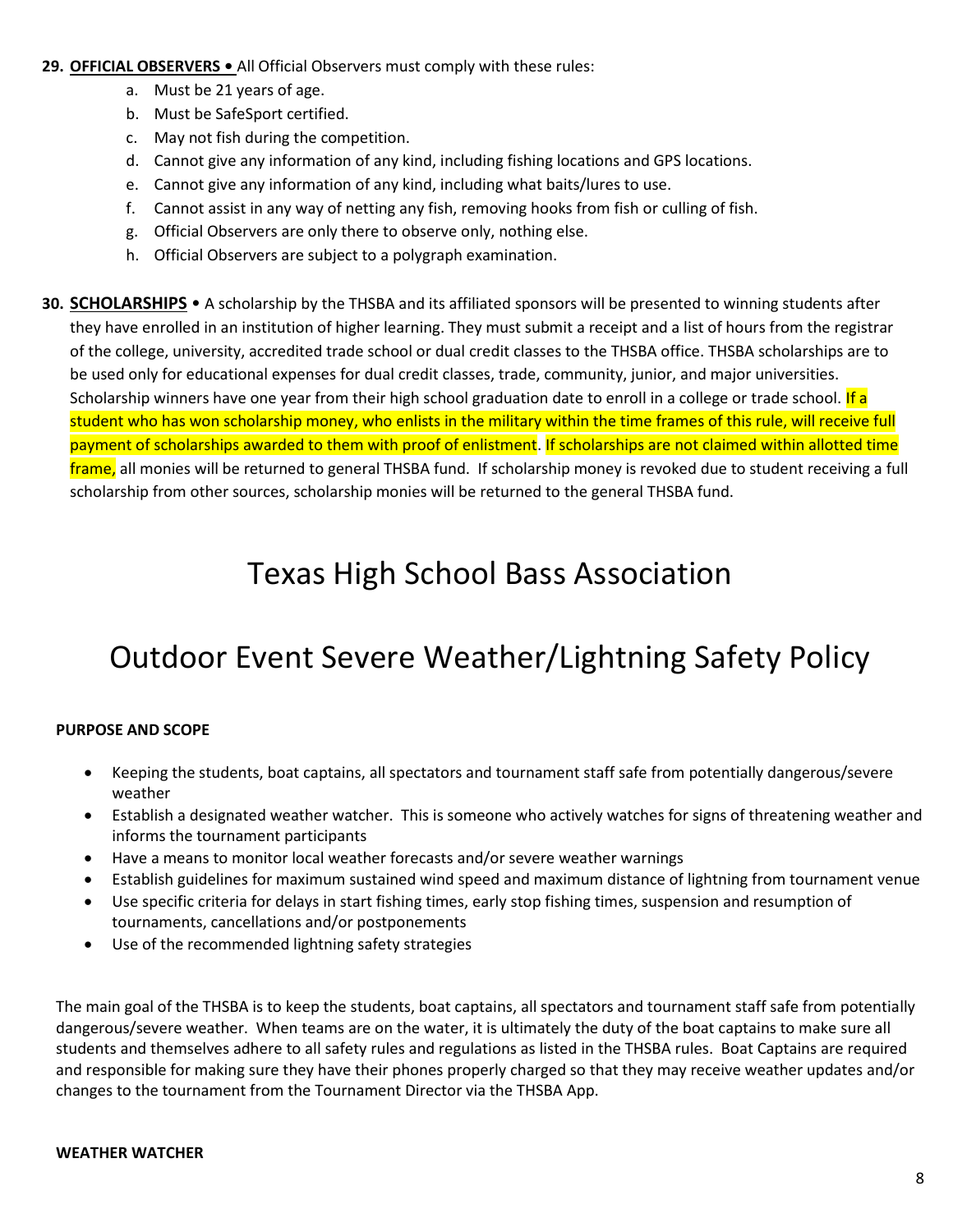The designated weather watcher will be the Tournament Director for each respective THSBA tournament. The designated weather watcher will have the duty to be aware of approaching storms and to watch for signs of dangerous weather. In the event there is dangerous weather in the area, it is the weather watcher's responsibility to inform the tournament participants of the potential danger of the incoming weather and make decisions on whether to delay the start of the tournament, suspend the tournament that is in progress, resume the suspended tournament, end the tournament early or to postpone the tournament all together.

#### **MONITOR LOCAL WEATHER**

The weather watcher (Tournament Director) may utilize television radar reports, internet radar reports, and/or cellular phone weather apps (if cellular service is available). Weather apps that may be used are NOAA Weather, Weather Underground, Dark Sky, AccuWeather, Weather Underground or Weather Bug.

#### **MAXIMUM SUSTAINED WIND SPEED AND MAXIMUM DISTANCE OF LIGHTNING FROM VENUE**

#### WIND SPEED

The maximum sustained wind speed for any-and-all THSBA tournaments is 20 miles per hour. Any sustained wind speed over 20 miles per hour will be cause for a delayed start, early stop fishing times, suspension of an event already in progress, postponements and/or cancellations. Tournament Directors will be required to also take in to account the tournament venue and direction of wind. For example, 20 MPH winds are very different on Lake Tyler as compared to Sam Rayburn, Possum Kingdom or Ray Roberts.

#### DISTANCE OF LIGHTNING FROM TOURNAMENT VENUE

Lightning can travel up to 20 miles. A good rule of thumb to follow is to take cover when lightning strikes are 10 miles or less away. The minimum distance of lightning recorded by the THSBA on the SkyScan EWS-Pro-2 Lightning Detector will be 8-20 miles, as indicated on the device. Any lightning detected within 8-20 miles or less of the tournament venue, with the storm detected to be moving towards tournament waters, will be cause for a delayed start, early stop fishing times, suspension of an event already in progress, postponements and/or cancellations.

In the event that a tournament is suspended mid-tournament by the Tournament Director and the weather conditions improve where they meet the minimum weather conditions outlined in this policy, the Tournament Director will have the final say on whether to resume the tournament by either keeping the original stop fishing time, adding a new stop fishing time or ending the tournament at the time the suspension was called.

#### **DELAYS, EARLY STOP FISHING TIMES, SUSPENSIONS & RESUMPTIONS, CANCELLATIONS OR POSTPONEMENTS**

#### DELAYS

On the morning of each tournament, the Tournament Director will be responsible for reviewing the weather for that tournament. In the event of severe weather detected/forecasted within 2 hours of the respective start fishing time, the tournament will have a required delay in the start of that event. The Tournament Director will continue to monitor the weather and will inform each team of the new start fishing time via the THSBA App.

#### EARLY STOP FISHING TIMES

In the event that severe weather is detected in the area and forecasted for later in the day during tournament hours, the Tournament Director will send out a notice to all teams that the tournament will have an Early Stop Fishing Time. All teams will be notified of that time as well as what time teams will be required to check in. The Tournament Director will notify all teams via the THSBA App.

SUSPENSIONS & RESUMPTIONS